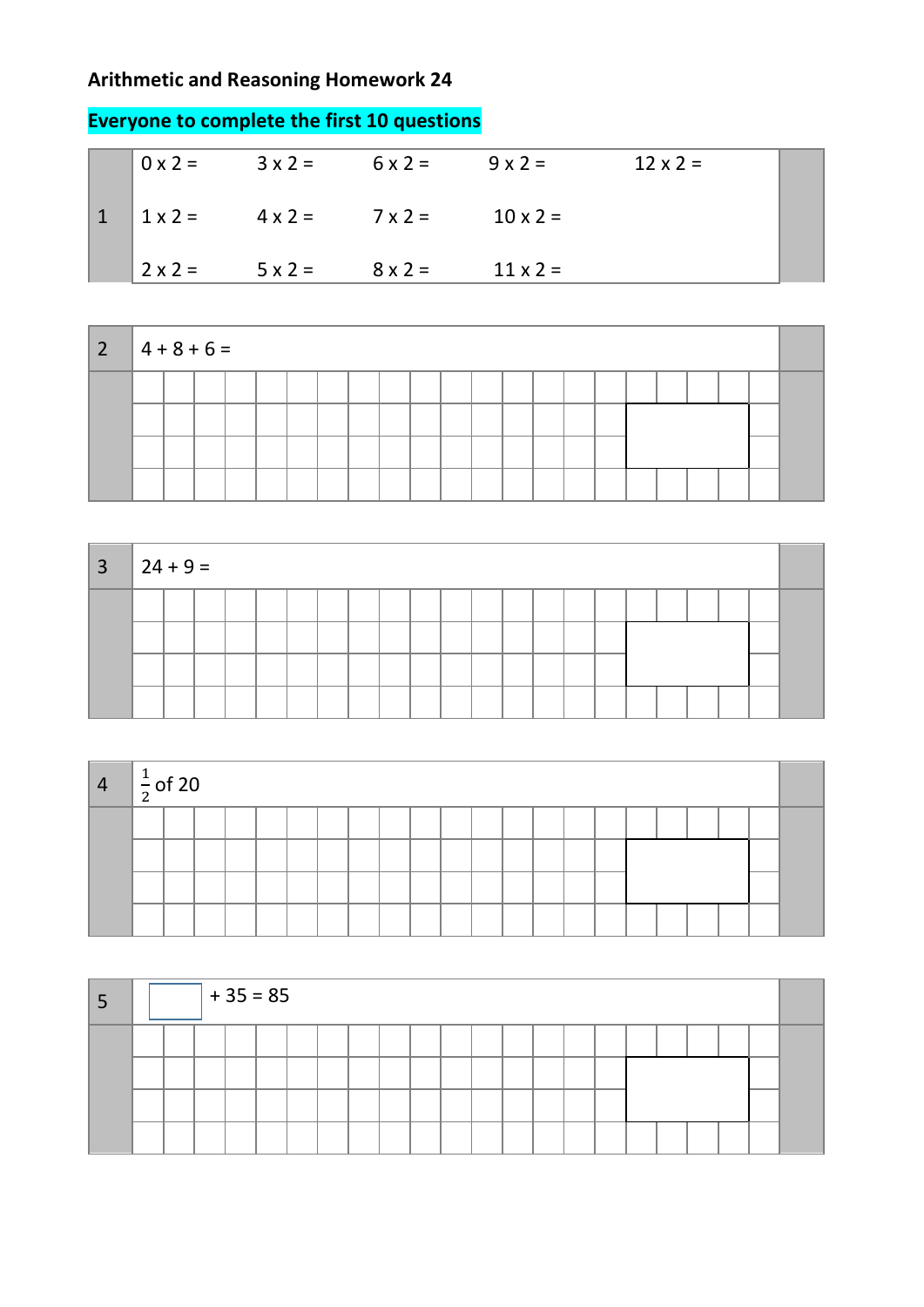

|  |       |                                                 | Use these words to complete the sentences. |  |
|--|-------|-------------------------------------------------|--------------------------------------------|--|
|  | weeks | seconds                                         | hours.                                     |  |
|  |       |                                                 | There are 60 ________ in a minute.         |  |
|  |       |                                                 | There are $24$ ________ in a day.          |  |
|  |       | There are $52$ $\_\_\_\_\_\_\_\_\_\_\_\_\_\_\_$ | $\_$ in a year.                            |  |
|  |       |                                                 |                                            |  |

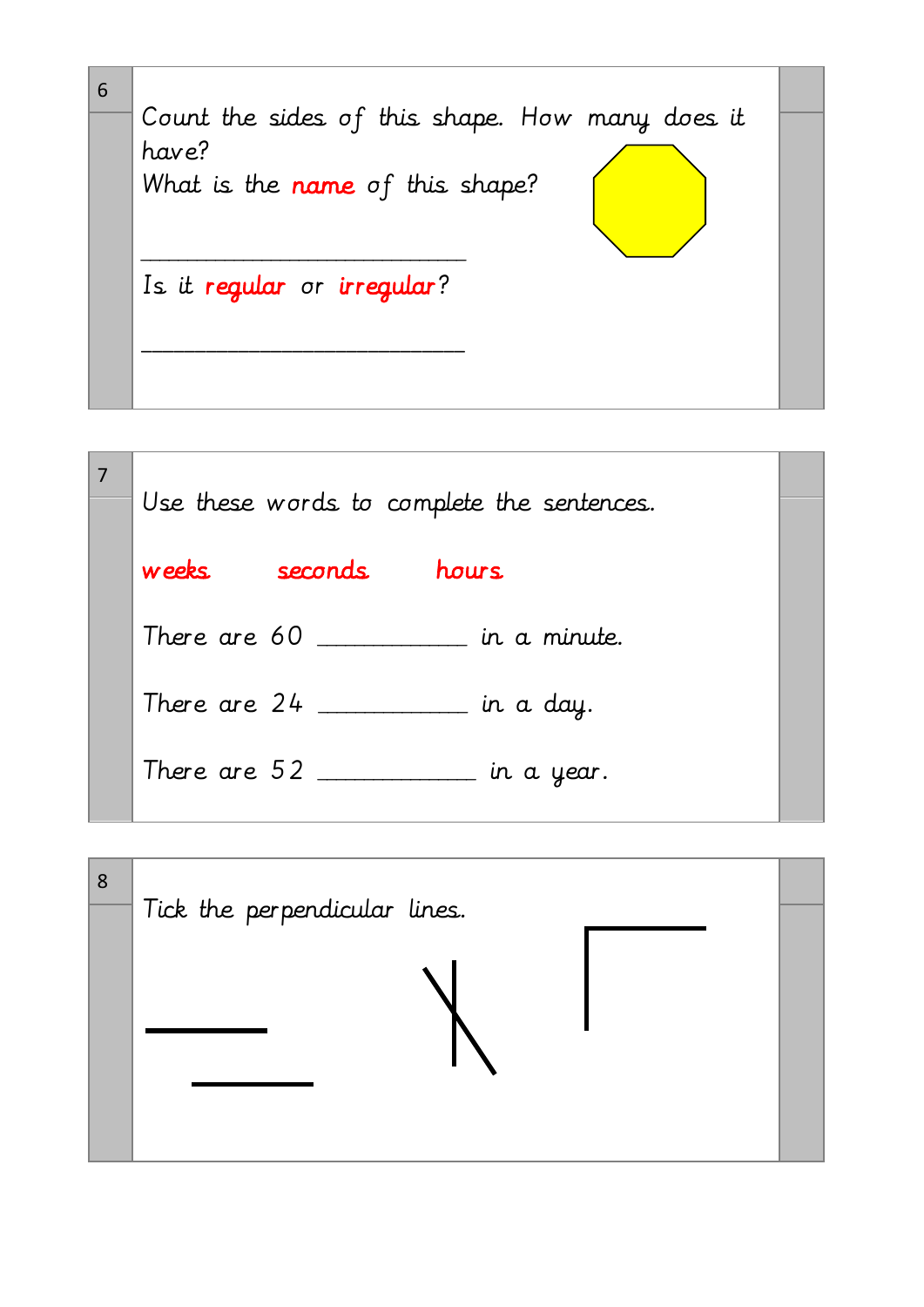| q |                  |                                                        |  |
|---|------------------|--------------------------------------------------------|--|
|   | Name of<br>shape | Number of Number of Number of<br>faces dedges vertices |  |
|   |                  |                                                        |  |

| IO | a) | Tick the correct time.                    |  |
|----|----|-------------------------------------------|--|
|    |    | $2$ $o'$ clock                            |  |
|    |    | quarter past 2                            |  |
|    |    | half past 2                               |  |
|    |    | quarter to 2                              |  |
|    | b) | What time will it be 30<br>minutes later? |  |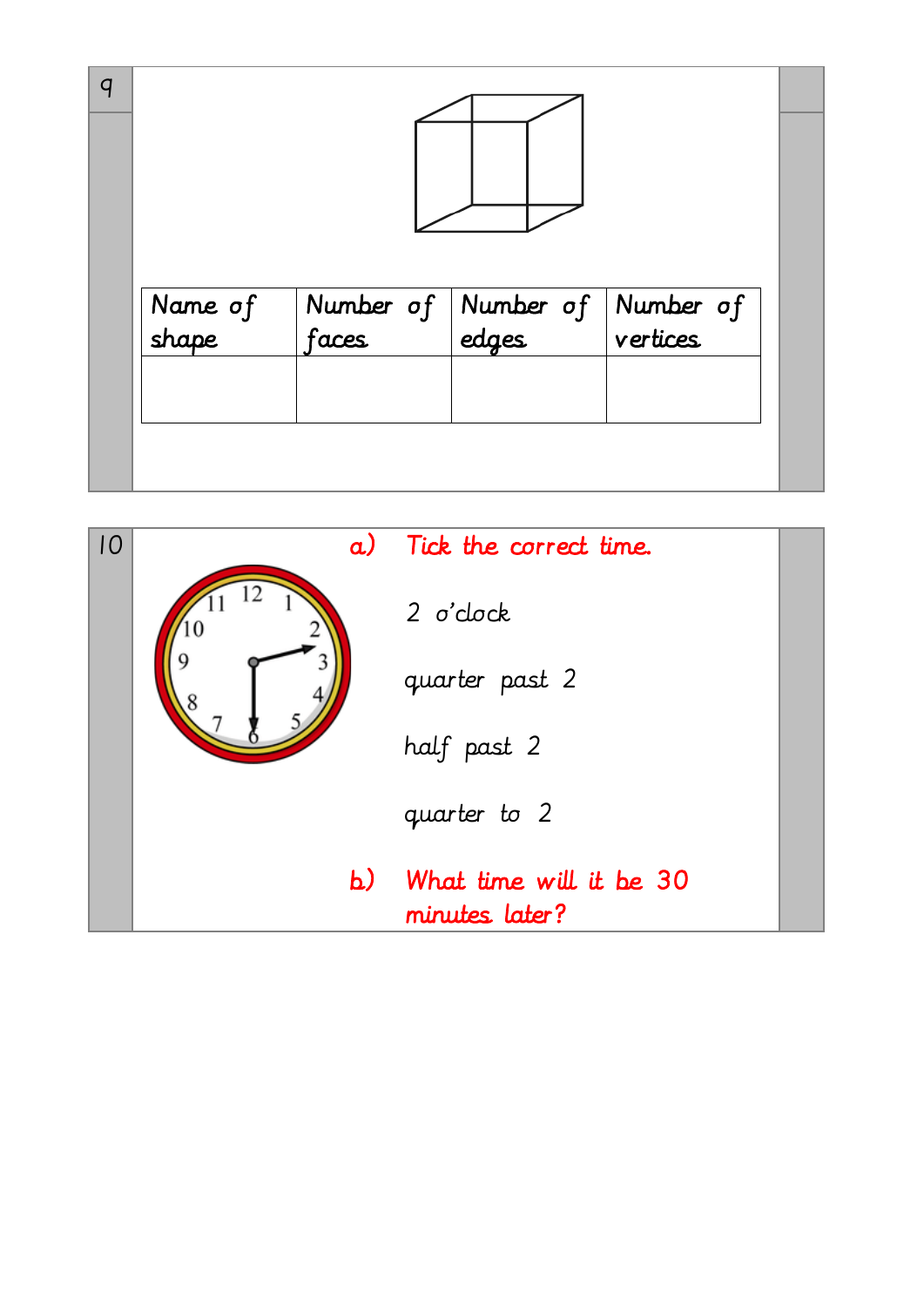| 11 |  |  |  | $+564=937$ |  |  |  |  |  |  |  |
|----|--|--|--|------------|--|--|--|--|--|--|--|
|    |  |  |  |            |  |  |  |  |  |  |  |

| 12 |  |  |  |  |  |  |  |  |  |  |  |  |  |  | Three hundred and twenty six more than two hundred and fifty eight is? |  |  |  |  |
|----|--|--|--|--|--|--|--|--|--|--|--|--|--|--|------------------------------------------------------------------------|--|--|--|--|
|    |  |  |  |  |  |  |  |  |  |  |  |  |  |  |                                                                        |  |  |  |  |
|    |  |  |  |  |  |  |  |  |  |  |  |  |  |  |                                                                        |  |  |  |  |
|    |  |  |  |  |  |  |  |  |  |  |  |  |  |  |                                                                        |  |  |  |  |
|    |  |  |  |  |  |  |  |  |  |  |  |  |  |  |                                                                        |  |  |  |  |

| $13 \left  \frac{3}{4} \right.$ of 48 = |  |  |  |  |  |  |  |  |  |  |  |  |  |  |  |  |  |  |  |
|-----------------------------------------|--|--|--|--|--|--|--|--|--|--|--|--|--|--|--|--|--|--|--|
|                                         |  |  |  |  |  |  |  |  |  |  |  |  |  |  |  |  |  |  |  |
|                                         |  |  |  |  |  |  |  |  |  |  |  |  |  |  |  |  |  |  |  |
|                                         |  |  |  |  |  |  |  |  |  |  |  |  |  |  |  |  |  |  |  |
|                                         |  |  |  |  |  |  |  |  |  |  |  |  |  |  |  |  |  |  |  |

| 14 | $ 836$ is $ $ |  |  | more than 592 |  |  |  |  |  |  |  |
|----|---------------|--|--|---------------|--|--|--|--|--|--|--|
|    |               |  |  |               |  |  |  |  |  |  |  |

| $15 102+$ |  |  |  | $= 82 + 63$ |  |  |  |  |  |  |  |
|-----------|--|--|--|-------------|--|--|--|--|--|--|--|
|           |  |  |  |             |  |  |  |  |  |  |  |
|           |  |  |  |             |  |  |  |  |  |  |  |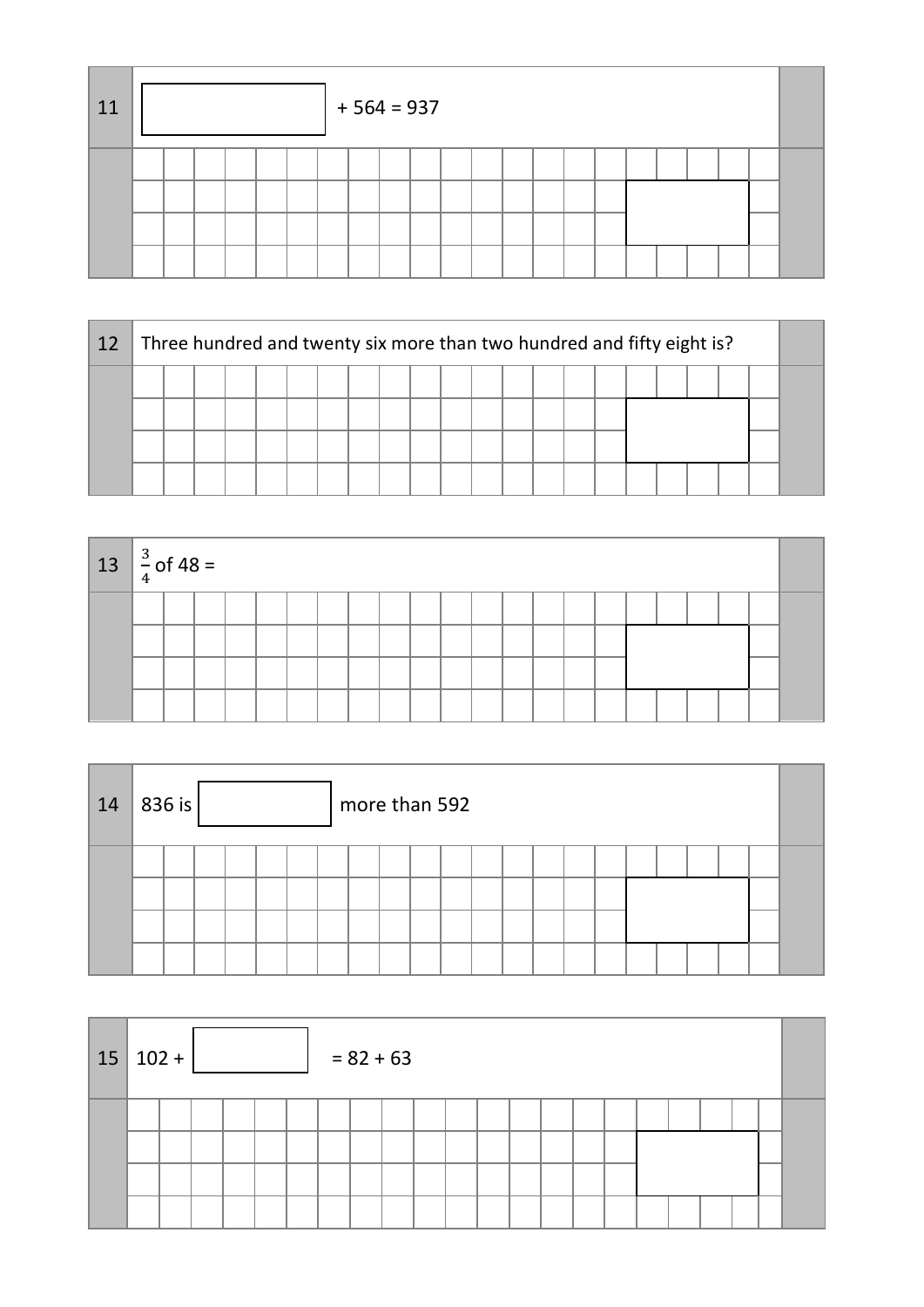| $\begin{vmatrix} 16 \\ 15 \end{vmatrix}$ Is this angle < , > or = a right angle? Circle the |  |  |  |  |
|---------------------------------------------------------------------------------------------|--|--|--|--|
| correct one.                                                                                |  |  |  |  |

17 The children looked at the clock at twenty to 2 in the afternoon. If school finishes at 3 o'clock, how long do the children have left in school? \_\_\_\_\_\_\_\_\_\_\_\_\_\_\_\_\_\_\_\_\_\_\_\_\_\_\_\_\_\_\_\_\_\_\_\_\_\_\_\_\_\_\_\_\_\_\_\_\_\_\_\_\_\_\_\_\_\_\_\_\_\_\_\_\_\_\_\_\_\_\_\_\_\_\_\_\_\_\_\_\_\_\_\_\_

| 18 | What is the <b>perimeter</b> of this |      | 12cm |
|----|--------------------------------------|------|------|
|    | shape?<br>5cm                        |      |      |
|    |                                      |      |      |
|    |                                      | 7cm  |      |
|    |                                      | 12cm |      |
|    |                                      |      |      |
|    |                                      |      |      |
|    |                                      |      | 5cm  |
|    | (Not drawn to scale)                 |      |      |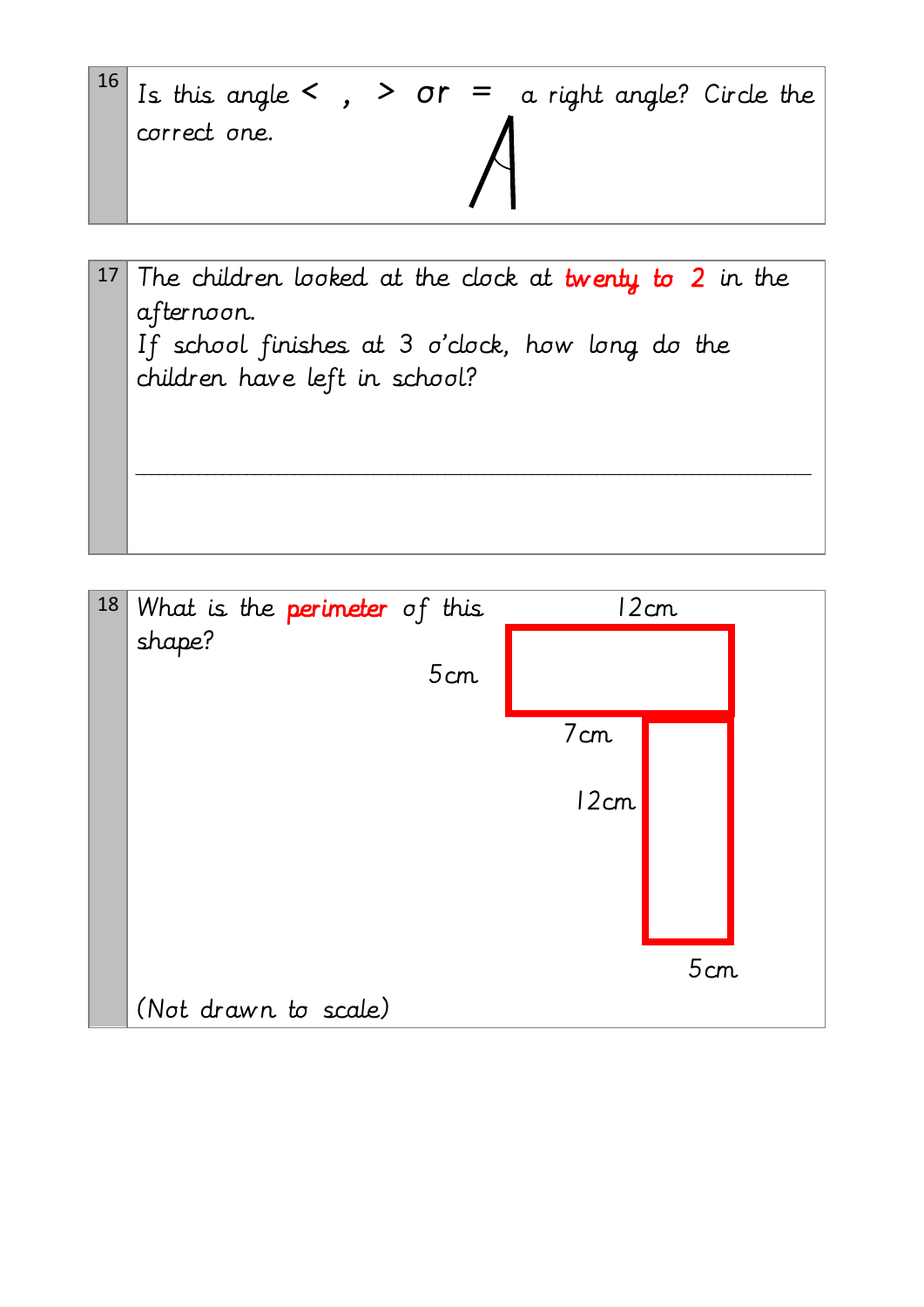

|    | <b>Days of the week</b>                       |                         | <b>Visitors to the cinema</b>                        |                              |
|----|-----------------------------------------------|-------------------------|------------------------------------------------------|------------------------------|
|    | Monday                                        |                         |                                                      |                              |
|    | Tuesday                                       |                         |                                                      |                              |
|    | Wednesday                                     |                         |                                                      |                              |
|    | Thursday                                      |                         |                                                      |                              |
|    | Friday                                        |                         |                                                      |                              |
|    | Saturday                                      |                         | 食食                                                   |                              |
|    | Sunday                                        |                         |                                                      |                              |
|    |                                               |                         | $= 50$ people                                        |                              |
|    | Saturday than Tuesday?                        |                         | b) How many more people went to the cinema on        |                              |
|    | Look at the example below.<br>tens<br>,,,,,,, | ones<br>目前<br>a c<br>80 | $10$ $X$ 3 = 30<br>12<br>$X_3 = 6$<br>$\overline{2}$ | 2<br>$\times$<br>3<br>6<br>3 |
| 21 | Now try this one please $34 \times 2$         |                         |                                                      |                              |